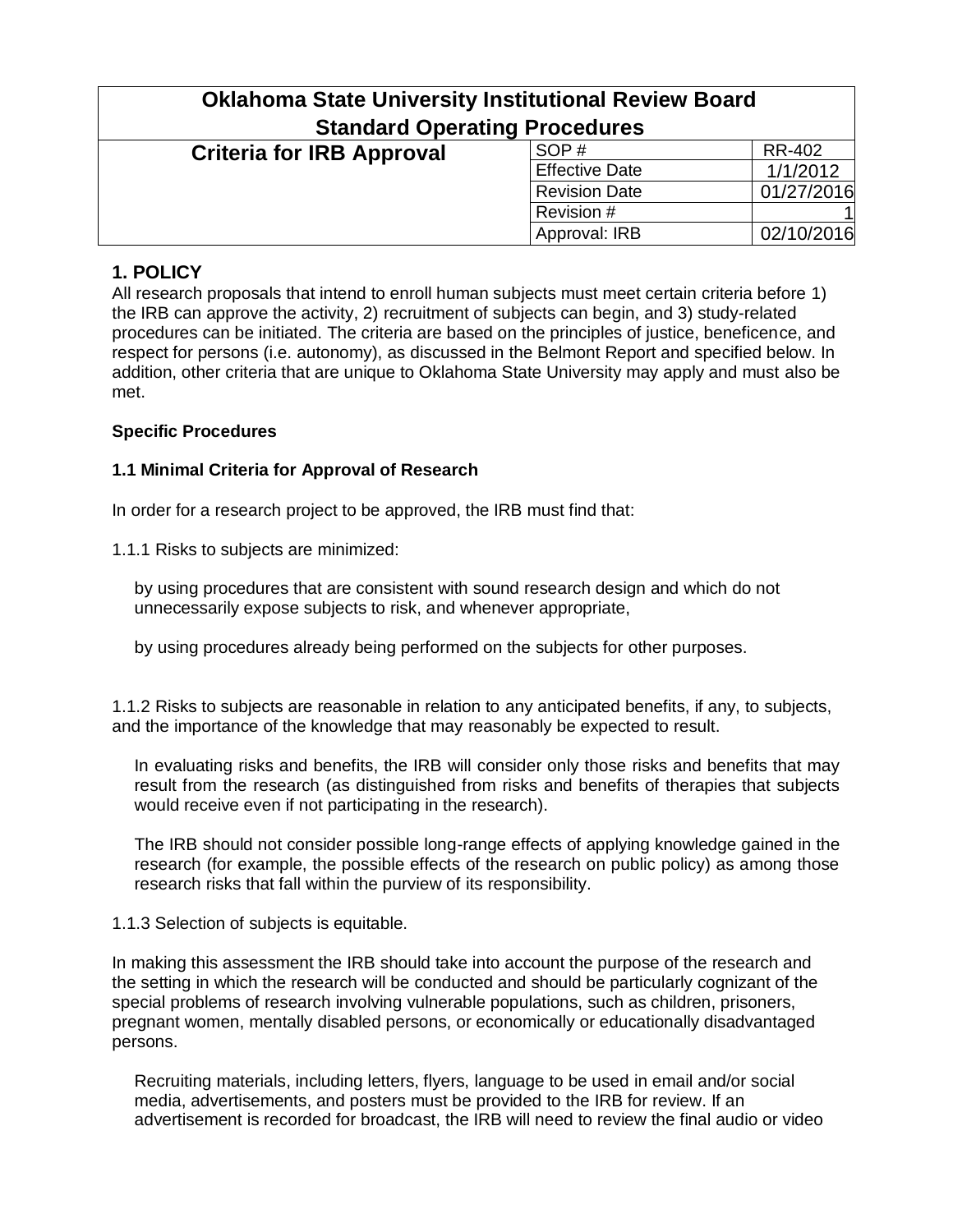recording.

1.1.4 Informed consent will be sought from each prospective subject or the subject's legally authorized representative, in accordance with and to the extent required by appropriate state and federal [\(§46.116\)](http://www.hhs.gov/ohrp/humansubjects/guidance/45cfr46.html#46.116) regulations, as will child assent and parental/guardian permission.

1.1.5 Informed consent will be appropriately documented in accordance with and to the extent required by state and federal [\(§46.117\)](http://www.hhs.gov/ohrp/humansubjects/guidance/45cfr46.html#46.117) regulations, as will child assent and parental/guardian permission.

1.1.6 Where appropriate, the research plan makes adequate provision for monitoring the data collected to protect the rights and welfare of subjects.

1.1.7 Where appropriate, there are adequate provisions to protect the privacy of subjects and to maintain the confidentiality of data.

1.1.8 When some or all of the subjects, such as children, prisoners, pregnant women, mentally disabled persons, or economically or educationally disadvantaged persons, are likely to be vulnerable to coercion or undue influence, or for subjects found at international sites, the IRB is likely to look to confirm that additional safeguards have been included in the study to protect the rights and welfare of these subjects.

1.1.9 The necessary resources are available, including:

sufficient time to conduct and complete the research; adequate numbers of qualified staff; adequate facilities; a process to ensure that those assisting with the research are adequately informed about the protocol and their research-related duties and functions; and adequate medical or psychological resources are made available that participants might require as a consequence of participating in the research.

For sponsored research projects, the IRB, or IRB office staff member, must review a copy of the research proposal and the terms and conditions of the grant, contract, or cooperative agreement.

1.1.10 Studies are reviewed at intervals appropriate to the degree of risk posed to research subjects, not less than once per year, and the IRB shall have authority to observe or have a third party observe the consent process and the research.

Studies may be reviewed more frequently than annually

if the IRB believes that the study population is especially vulnerable.

if the IRB believes that previous studies indicate high incidence of unanticipated problems involving risks to subjects or others and/or adverse events.

if the IRB believes close monitoring is indicated.

If the IRB determines that a study that was approved for annual review requires closer monitoring, the IRB will make a determination to review the study on a more frequent basis. The reasons for such a determination will be included in the minutes and communicated to the investigator.

## **1.2 Other Criteria**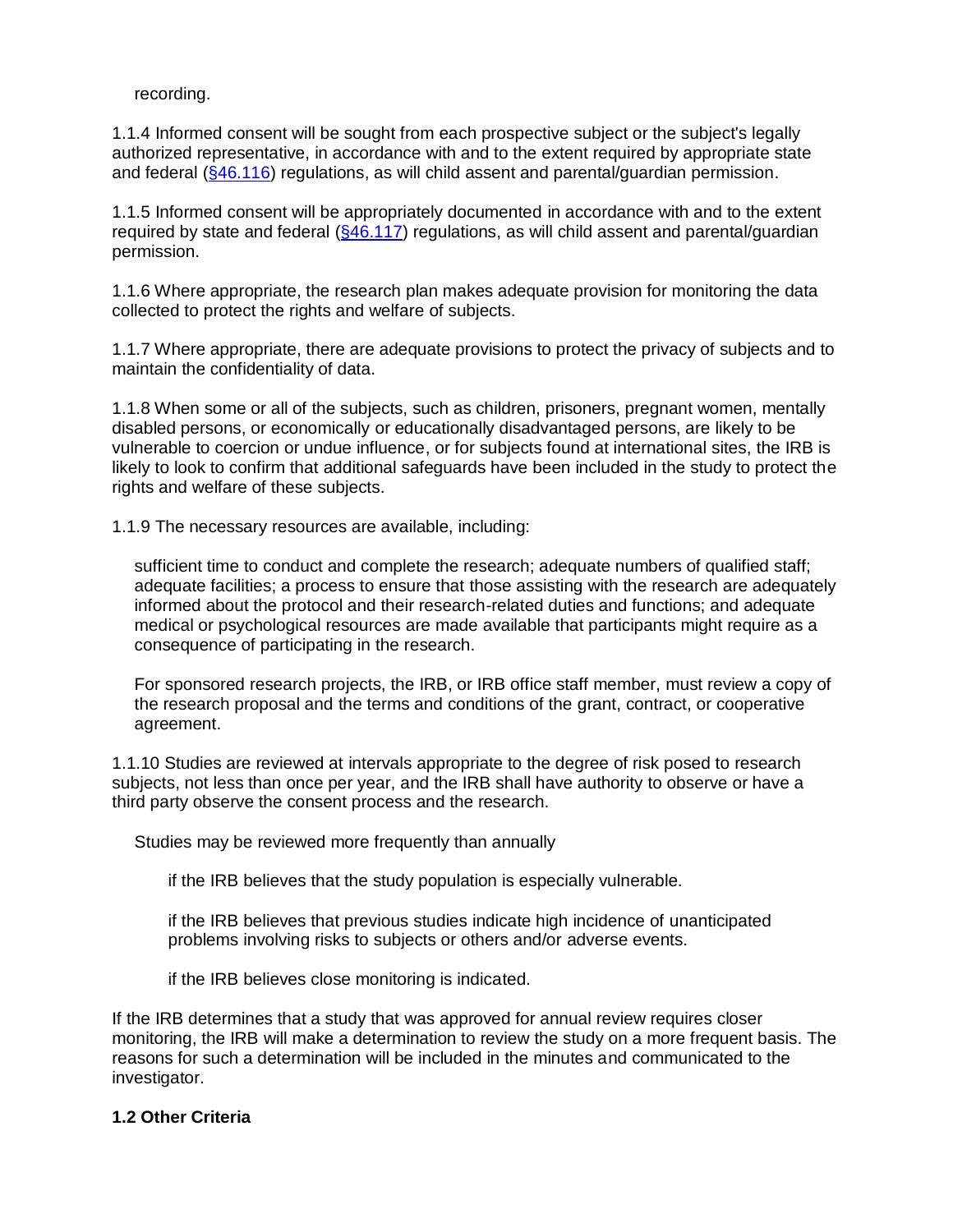The IRB may require verification of information submitted by an investigator. The need to verify any information will be determined by the IRB at a convened meeting, unless the proposed research qualifies for expedited review. The purpose of this verification will be to safeguard the rights and welfare of the subjects, when deemed appropriate by the IRB.

The criteria used to determine whether third-party verification may be required include:

- studies that involve vulnerable populations,
- investigators who conduct studies that involve a potential high risk to subjects,
- investigators who conduct studies that involve large numbers of subjects, and
- investigators who are selected at the discretion of the IRB.

The IRB will determine at a convened meeting which projects need third-party verification from sources other than the investigator.

## **1.3 Reliance on Other IRBs**

The Oklahoma State University IRB is able to enter into joint review arrangements known as written authorization agreements with an institution possessing a Federalwide Assurance, rely upon the review of another qualified, assured IRB, and make similar arrangements with other assured institutions in order to avoid duplication of effort,. Each institution must update its institutional Federalwide Assurance (FWA) if deemed necessary.

## **2. SCOPE**

These policies and procedures apply to all IRB staff and IRB members, as well as to research proposals submitted to the IRB.

## **3. RESPONSIBILITY**

The IRB Coordinator is responsible for ensuring that IRB reviewers have all of the tools and resources they need to complete their research study reviews.

The IRB Manager, or her or his designee, is responsible for providing IRB members with ongoing training and guidance regarding protocol review and approval.

IRB members are responsible for conducting thorough reviews and for making appropriate approval decisions for research reviewed and for making appropriate approval recommendations for consideration by the IRB at convened meetings.

## **4. APPLICABLE REGULATIONS AND GUIDELINES**

45 CFR 46.111

## **5. REFERENCES TO OTHER APPLICABLE SOPS**

This SOP affects all other SOPs.

## **6. ATTACHMENTS**

| RR 402-A | <b>IRB Reviewer Guide</b>                                       |
|----------|-----------------------------------------------------------------|
| RR 402-B | <b>IRB Review Sheet</b>                                         |
| RR 402-C | <b>IRB Review Sheet — Waiver/Alteration of Informed Consent</b> |
| RR-402-D | IRB Review Sheet — Waiver of Documentation of Informed Consent  |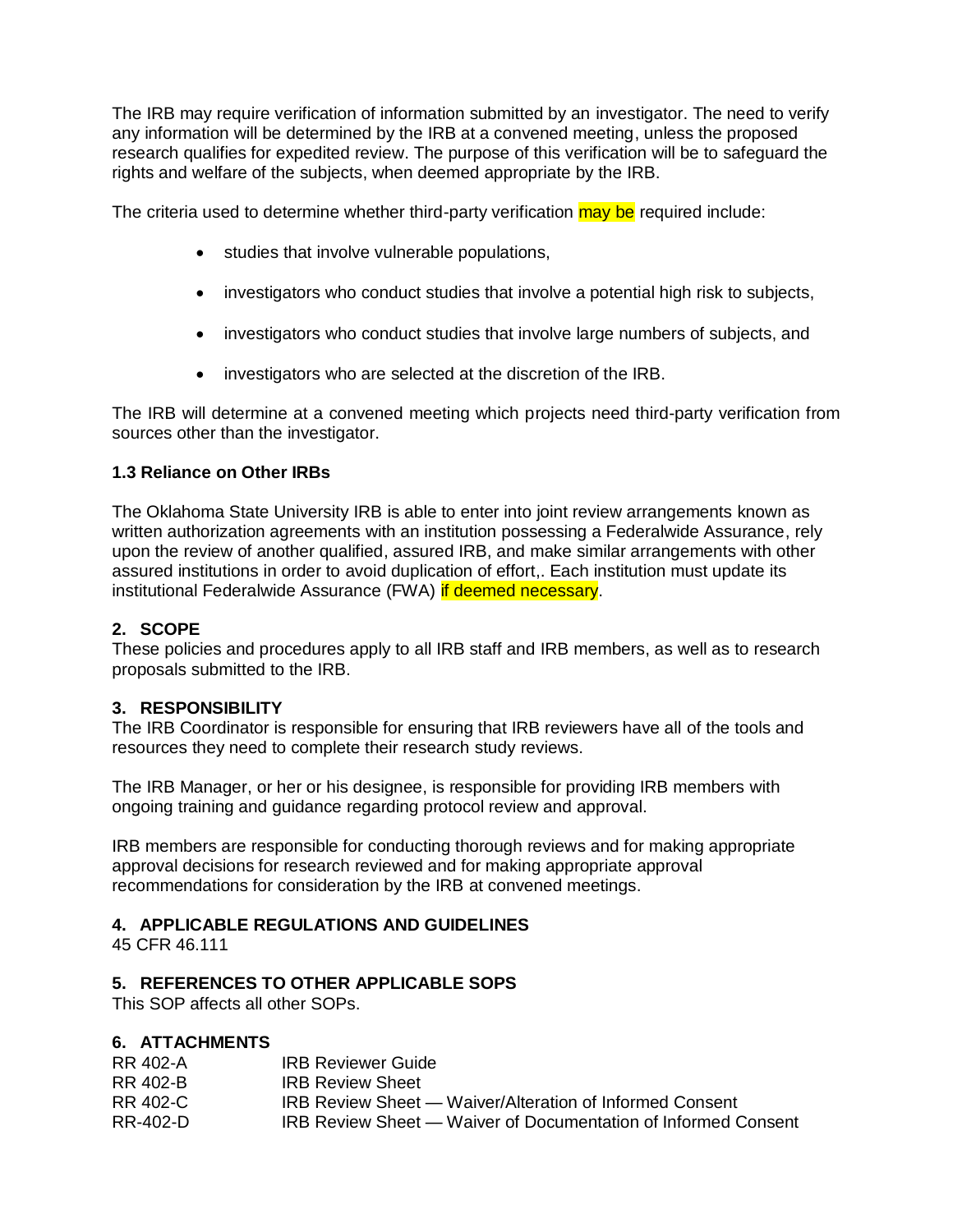| RR-402-E | Review Sheet — Expedited Review of Research Involving Children |
|----------|----------------------------------------------------------------|
| RR-402-F | IRB Review Sheet - Review of Research Involving Children       |
| RR-402-G | IRB Review Sheet — Review of Research Involving Prisoners      |

# **7. IMPLEMENTATION OF PROCEDURES**

| Who                    | Task                                                                                                              | Tool                                                                              |
|------------------------|-------------------------------------------------------------------------------------------------------------------|-----------------------------------------------------------------------------------|
| <b>IRB Coordinator</b> | Provide reviewers with IRB Reviewer Guide and<br>appropriate IRB Review Sheet(s).                                 | <b>IRB Reviewer Guide-RR-</b><br>402A<br><b>IRB Review Sheet(s)</b><br>RR-402-B-G |
| IRB Manager            | Provide training in research review and approval to<br>IRB members.                                               |                                                                                   |
| <b>IRB Manager</b>     | Develop review guidance materials as needed.                                                                      |                                                                                   |
| <b>IRB Member</b>      | Review research protocols, summarize findings,<br>and make appropriate approval decisions and<br>recommendations. | <b>IRB Review Sheet(s)</b>                                                        |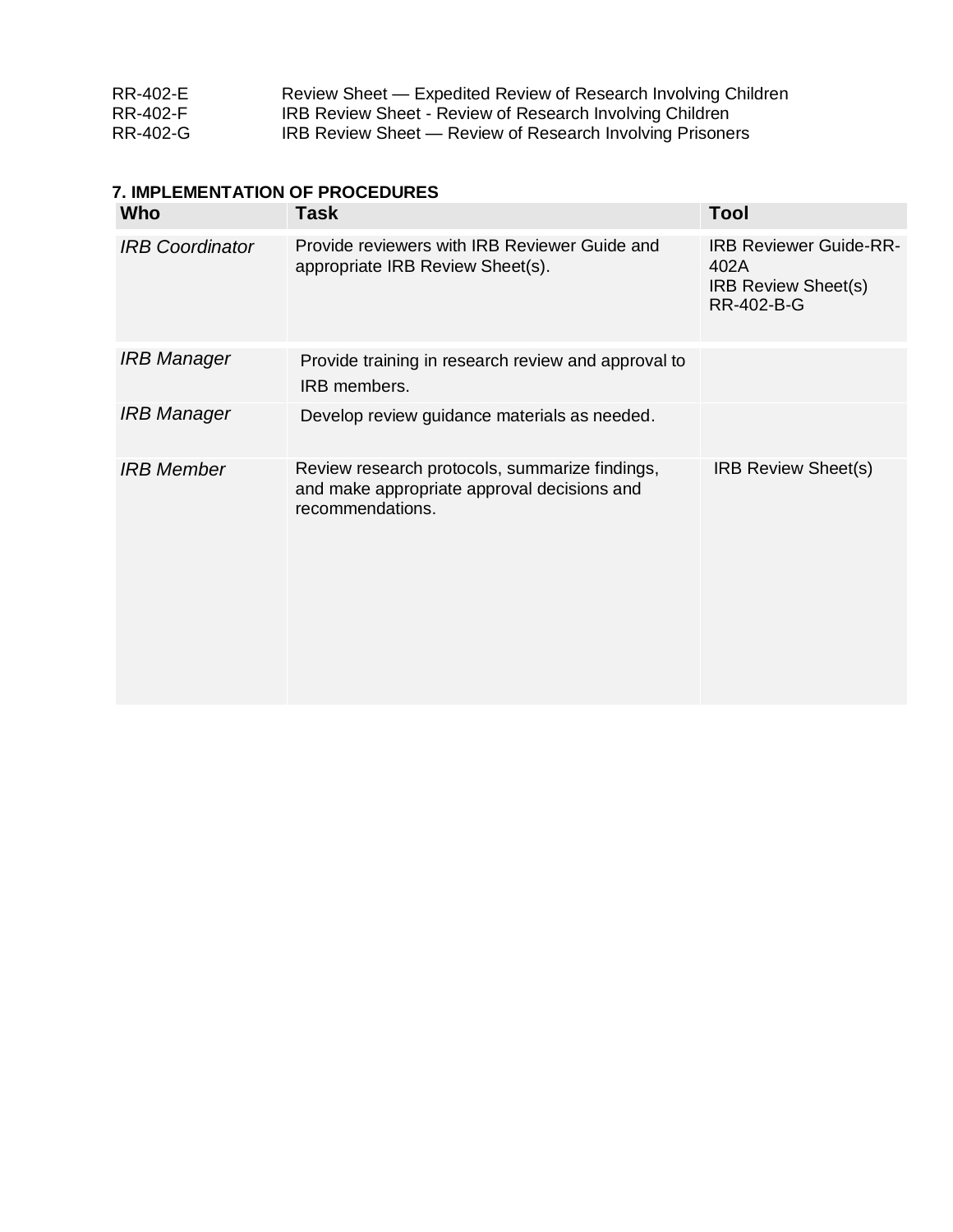This guide is prepared to assist IRB members with the review of research involving human subjects as presented in the OSU IRB application form.

#### **1. Purpose**

The purpose of the research should be thorough enough that a reader not familiar with the discipline can still understand the basic elements of what the subjects are to be doing and the purpose for subjecting them to being subjects in research. This sets the context for evaluating the risks posed to subjects compared with the benefits expected to result from the research.

#### **2. Subject Description and Selection**

The investigator is responsible for providing the following information:

- Description of the population from which the subjects will be selected. If the subject population is one covered by "special population" regulations (children, prisoners, pregnant women, and fetuses), then the relevant subcode of the regulations (45 CFR 46) applies.
- Description of the sampling methodology (random, snowball, etc).
- Description of how the subjects will be solicited. Copies of any scripts (including those to be used in email and/or social media), flyers, advertisements, posters, or letters that may be used to recruit subjects must be attached. Researchers can find guidance on what these should and should not contain on the IRB website at http://compliance.okstate.edu/irb/irb-index or in the IRB Member Handbook.
- An estimate of the maximum number of subjects that are to be enrolled in the study.
- The length of time the subjects will be actively involved in the study, including the number of individual interactions.
- The calendar time frame during which active data collection will occur. The IRB can approve an application for a maximum of one year. Research studies requiring more than one year to collect data will need to apply to the IRB for continuation review each year the study is to remain active.
- Any follow-up procedures (if YES, then look very carefully at how the investigator is protecting data, whether she or he has informed subjects of follow-up, and how she or he intends to accomplish this.)

## **3. Methodology**

The application should include a description of where the study will take place. **The IRB requires documentation of approval from appropriate authorities for research to be conducted at any location outside of OSU (i.e., schools, clinics, prisons, other universities, etc).** The description should detail exactly what each subject will be asked to do, including:

• the topic areas of any instruments or tests (copies of all questionnaires, tests, surveys,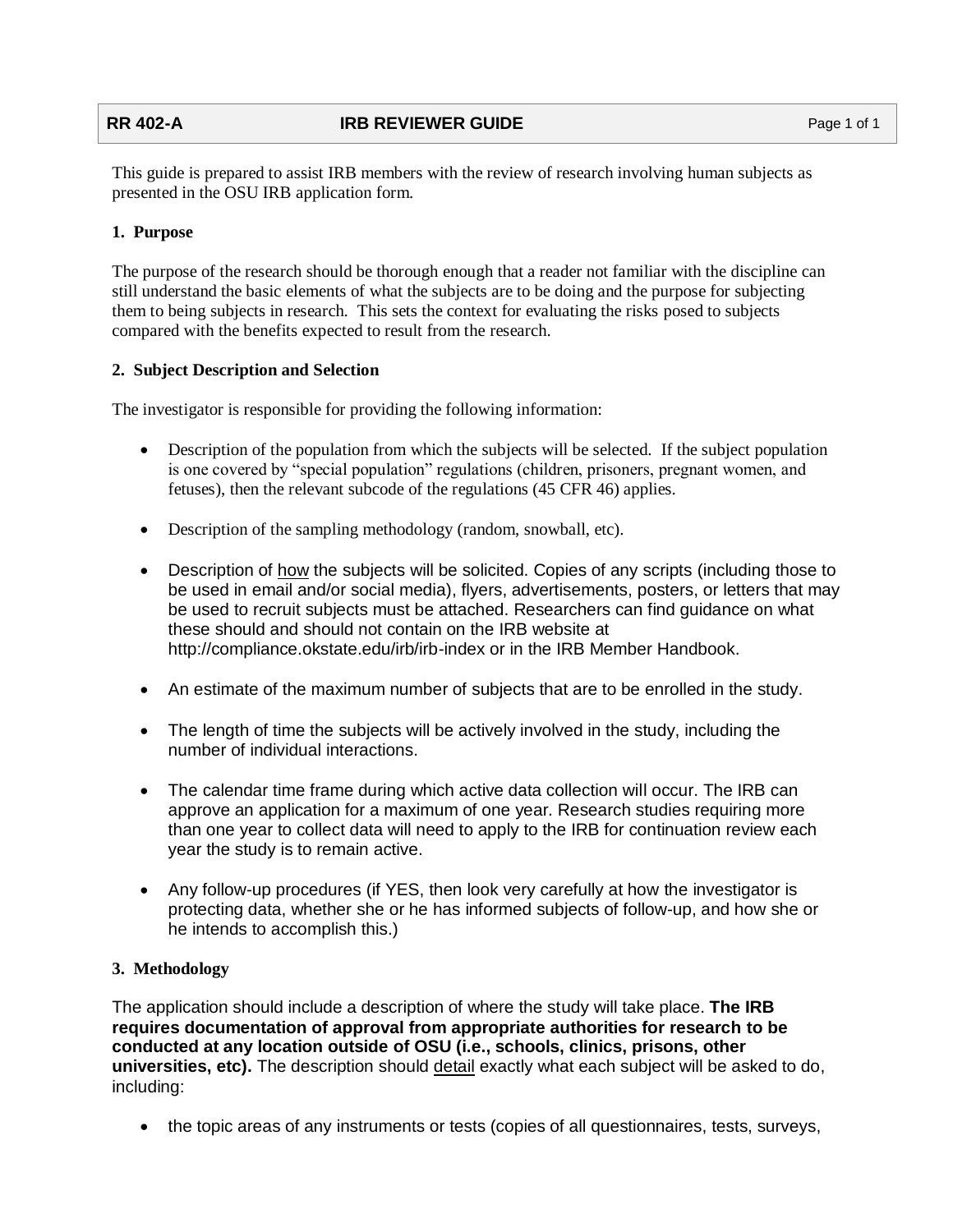instructions or scripts to be used must be provided);

- interviews (including a description of the topic areas to be covered in the interviews);
- medical procedures;
- physical exercises:
- any other activities that the subjects will be asked to complete;
- audio or video recording;
- identification of any procedures or products that are experimental;
- any possible discomforts or inconveniences that the subject might experience.

For observational studies, the description should include any manipulations of the subjects and the behaviors to be recorded.

## **4. Additional Personnel**

List any undergraduate or graduate research assistants, and/or any members of the community who will be involved in the recruitment, consent process, data collection and/or analysis. Names are not necessary. Include a description of the training and the protection of human research that these individuals will be required to complete.

## **5. Possibility of stress to subjects**

There is nothing wrong with stating that there is a possibility of stress. However, the investigator is required to state how she or he will respond to any issues that could arise from that, how the subject is informed of the possibility of stress, and why stress may occur, etc. This is to ensure that subjects are protected from undue risk from participating in a study.

If there is a possibility of an adverse reaction to the research of any kind (physical, emotional, or psychological), then this possibility should be discussed in this section as well as how the investigator plans to address these issues.

## **6. Medical clearance required?**

If yes, the investigator must clarify how this clearance will be obtained. The IRB will rely on the members from the medical profession to ensure that the process is satisfactory.

## **7. Deception**

If subjects are to be deceived or mislead in any way for purposes of the research, the PI should explain and justify why the methodology requires deception. If subjects have been deceived, there must be a debriefing upon the completion of the study clarifying the true or complete intent of the research. The debriefing procedures should be included. For more information on this issue, please consult the IRB Member Handbook.

## **8. Personal or sensitive information asked?**

If data of a personal or sensitive nature is to be requested, the investigator should provide justification for this as well as assurance that appropriate safeguards are in place to ensure protection of confidentiality of subjects and data. The investigator must also provide assurance that subjects have an avenue for recourse in the event that they react adversely.

## **9. Materials that may be considered offensive, threatening or degrading**

Investigators should describe any materials that might be considered offensive, threatening or degrading.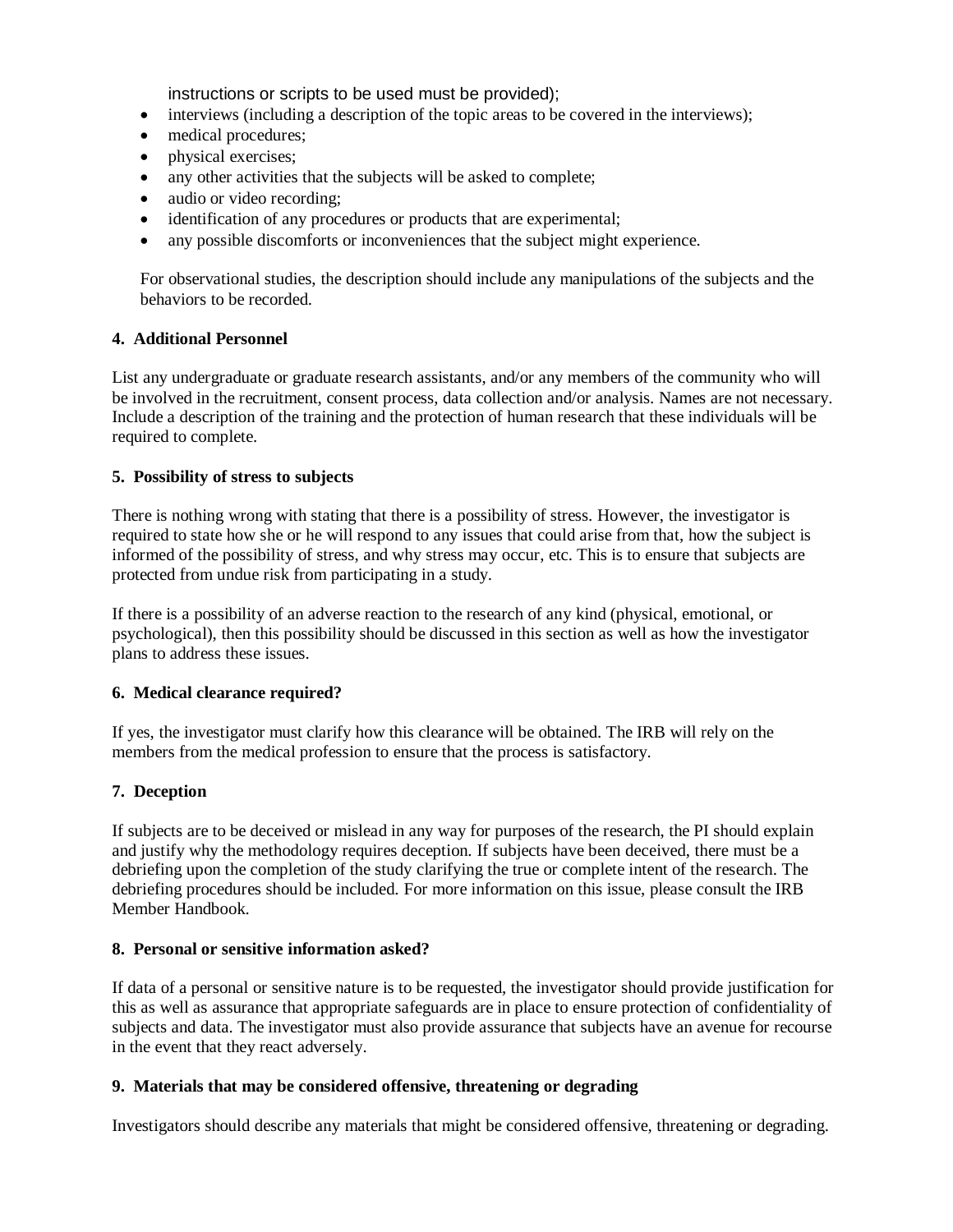Investigators should also include steps to be taken if problems arise.

## **10. Inducements offered**

Here the investigator should describe the inducements and ensure that there is no undue influence that could compromise a prospective subject's examination and evaluation of the risks or affect the voluntariness of her or his choice because of the inducement, and that there are equal opportunities provided for those not wishing to participate. Also it should be clarified how much of the study must be completed by subjects before they get the inducement. This is very relevant when course credit is offered.

## **11. Consent process**

Investigators should discuss how they will go about obtaining informed consent from the subjects including how consent will be documented and how they will minimize coercion or undue influence. Consent form examples can be found on the IRB webpage, located at

http://compliance.okstate.edu/irb/irb-index . Reviewers are responsible for ensuring that all the elements required of informed and voluntary consent are present in whatever methodology investigators proposes to use. This includes:

- statement that this is a research study, conducted by whom, and the investigator' affiliation
- description of study and what subjects are to be asked to do in language that the subjects can understand (this may be done orally and/or in writing). More than one form may be appropriate when a diverse sample is used
- definition of exactly what the subjects will be expected to do in language they understand, where it will take place, how long it will take, and what investigators intend to do with the data
- how the investigators intend to protect confidentiality of the subjects and their responses. If any identifiers are to be used, subjects must give permission.
- any follow-up planned, and how subjects will be re-contacted
- what investigators plan to do with the results
- explanation of risks (real and potential), including social, economic, medical, psychological, as appropriate and any benefits to particular subject. Note differences here for special populations.
- clarification that all participation is voluntary, and subjects do not have to complete their participation
- definition of any inducements offered and what subjects have to do to get them
- contacts: IRB contact for research subjects' rights; investigator contact information

Note: parents must provide permission for minor children.

The consent form, if written, should be appropriate for the particular study, and not just reiterate the requirements above, and appropriate for the sample population. This includes the language level (we normally request a  $6<sup>th</sup>$  grade reading level when the population is drawn from the general public). If consent is conducted orally; how, when and where the consent process is to take place must be clearly stated in the protocol. A script must be provided for IRB approval. Subjects should have ample time to ask questions during the consent process before the study takes place.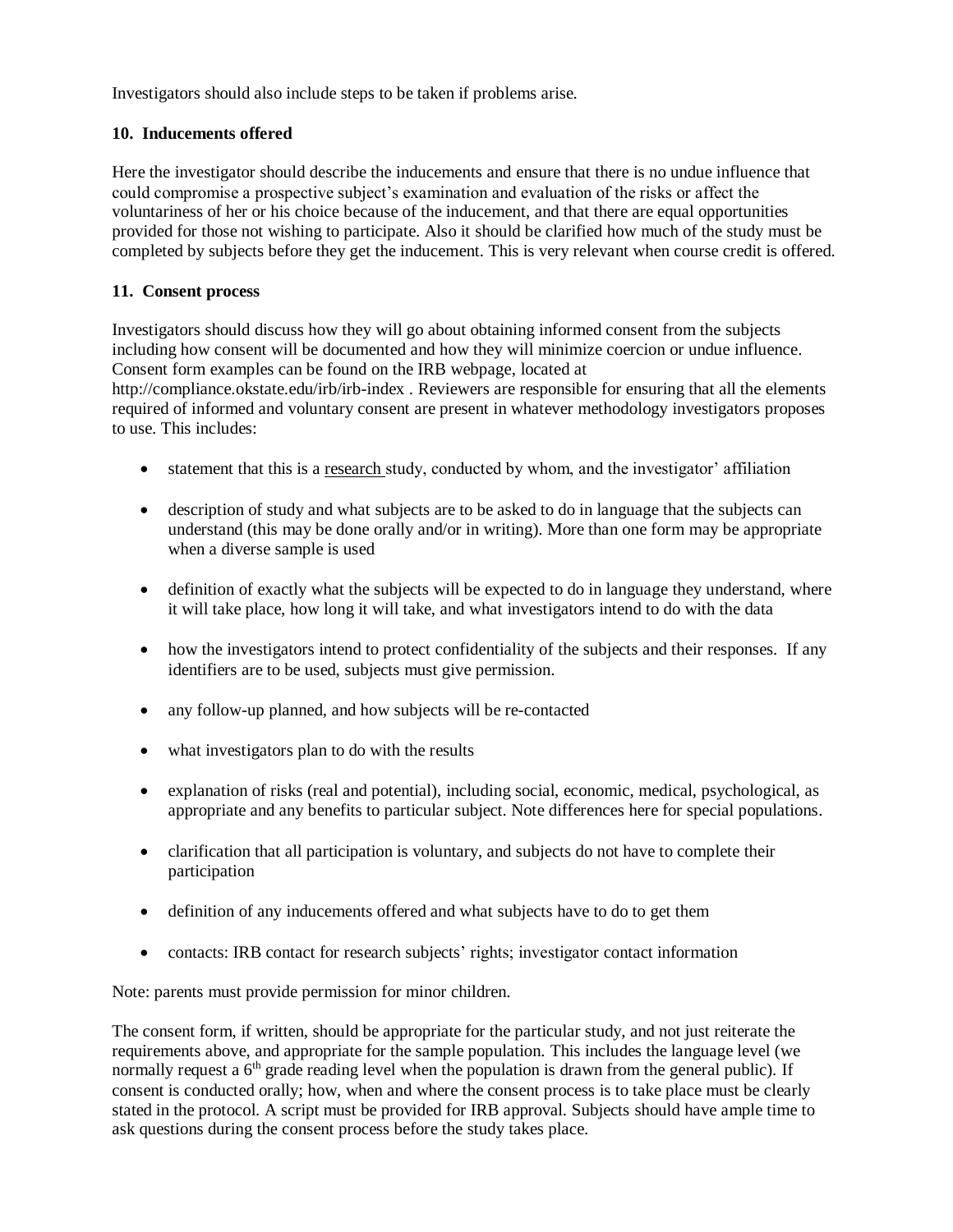## **12.** Waiver of Documentation of Consent

Signed consent is not always required nor always appropriate for a particular study. The IRB may waive the requirement for written documentation of consent in cases where:

- 1. The principle risks are those associated with a breach of confidentiality concerning the subject's participation in the research; and the consent document is the only record linking the subject with the research; or
- 2. The research presents no more than minimal risk and involves procedures that do not require written consent when performed outside of a research setting.

In such situations, investigators must document how their research meets one of the two criteria listed above. The IRB normally requests that subjects be provided with a "Participant Information Sheet" that contains the elements of an informed consent form, but does not require signature. Alternately, a script of proposed oral discussion can be prepared for situations where personal interaction will not occur (i.e., telephone surveys). Both of these items should be submitted for IRB review with the application.

## **13. Waiver of Informed Consent**

There are certain research methodologies which can not be practicably carried out without a waiver of some or all of the [required elements of informed consent.](http://compliance.vpr.okstate.edu/IRB/content.aspx) In these special cases, investigators must demonstrate that the confidentiality of subjects will be adequately protected. The informed consent process can be modified or waived for research that is documented to meet all of the following criteria:

- 1. The research involves no more than minimal risk to the subjects;
- 2. The waiver or alteration will not adversely affect the rights and welfare of the subjects;
- 3. The research could not be practicably be carried out without the waiver or alteration; and
- 4. Whenever appropriate, the subjects will be provided with additional pertinent information after participation.

In such situations, investigators must document how their research meets the criteria listed above.

## **14. Identifiable Records**

If investigators plan to maintain any link to the identity of the subjects for any period of time, this should be described along with how the linking information will be secured (location, who will have access, how long it will be maintained).

## **15. Confidentiality**

If identifiers of any sort (e.g., names, ID numbers, email addresses, etc.) are to be associated with data, justification must be provided. Investigators should address how the data will be handled and stored such that the privacy of the subjects is protected. This information should include where the data will be stored, who will have access to it, how long the data will be kept and how the data will be reported. The increasing vulnerability of networked, internet accessible computers may dictate that sensitive data be stored on media that is not networked. The description should specifically address the use, storage and disposition of audio/video recordings. If recordings are to be used for future research or training purposes, this must be explained in the protocol application and specifically stated in the consent form(s). If the subjects' participation in the study will be made part of a record accessible by a supervisor, teacher, or employer, investigators must address the risk this information could pose to subjects.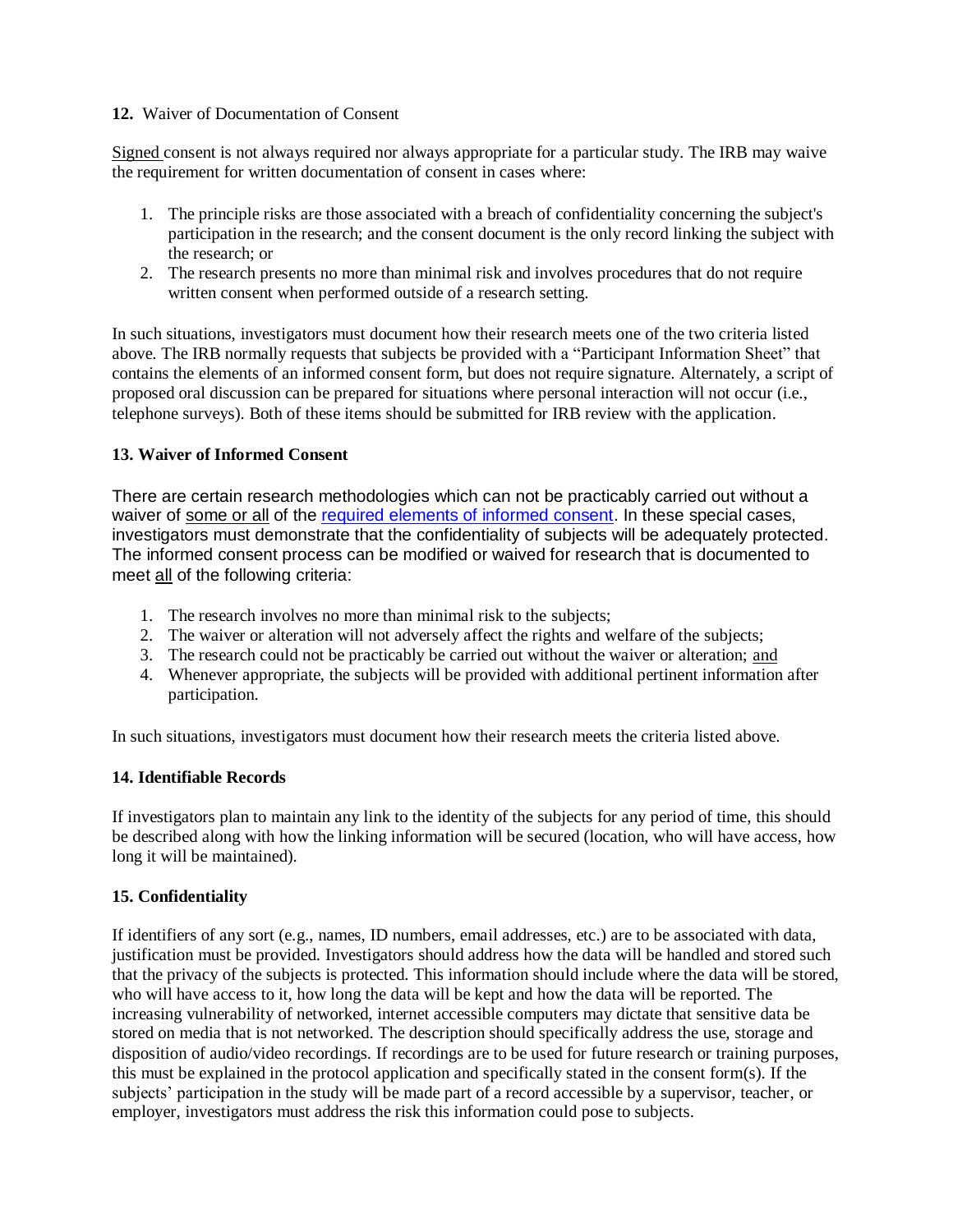## **16. Subject's Participation**

Investigators must state if any information about the subject's involvement in the research will be revealed to a supervisor, teacher, or employer and describe what information will be made available. This is important in assessing any risks posed to the subject.

## **17. Translations**

If any translations to languages aside from English are part of the study, the Translation Declaration Form must be included in the application.

## **18. Benefits**

Investigators should discuss any direct benefits accruing to subjects as a result of their participation ( e.g. results of testing) in the research. This should not include payments or extra credit, as these are considered compensation and should be addressed in the applicant's response to question 10. If there are no known benefits to the subjects, this should be clarified in this section. Investigators should also discuss benefits to the general class of subjects (e.g. veterans with PTSD) and/or society at large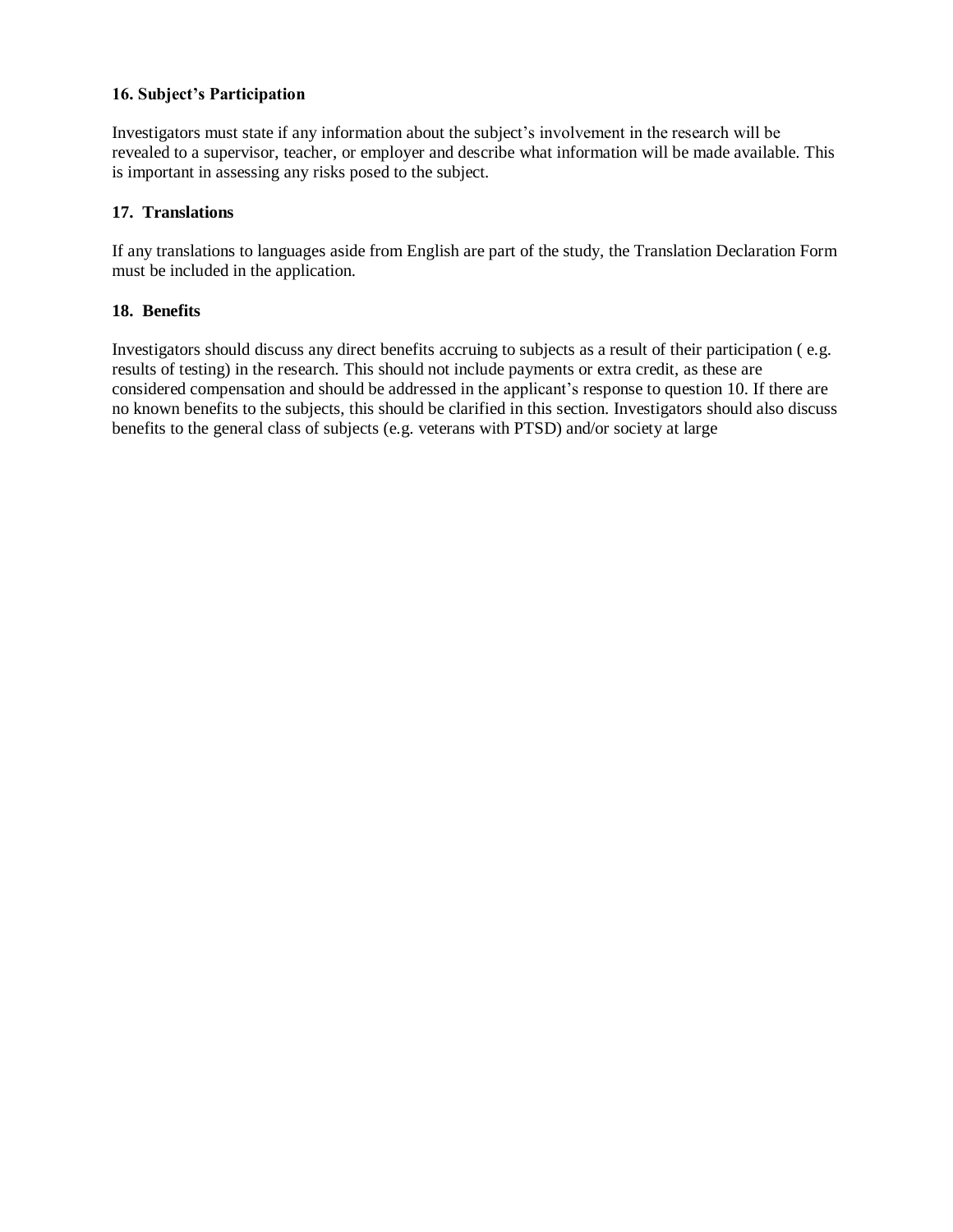## **IRB MEMBER REVIEW SHEET**

# **THE FOLLOWING TO BE COMPLETED BY THE REVIEWER**

## **IRB #**

## **IRB ACTION:**

|                  | Approved                                                                                                                                                                                                                  |
|------------------|---------------------------------------------------------------------------------------------------------------------------------------------------------------------------------------------------------------------------|
|                  | <b>Approved with conditions</b> (the research procedures are approved; however, final<br>approval is pending receipt of external documentation as specified, <i>i.e.</i> school<br>permissions, second IRB approval, etc) |
|                  | <b>Pending Revision</b>                                                                                                                                                                                                   |
|                  | <b>Designated for Full Board Review</b>                                                                                                                                                                                   |
| <b>Comments:</b> |                                                                                                                                                                                                                           |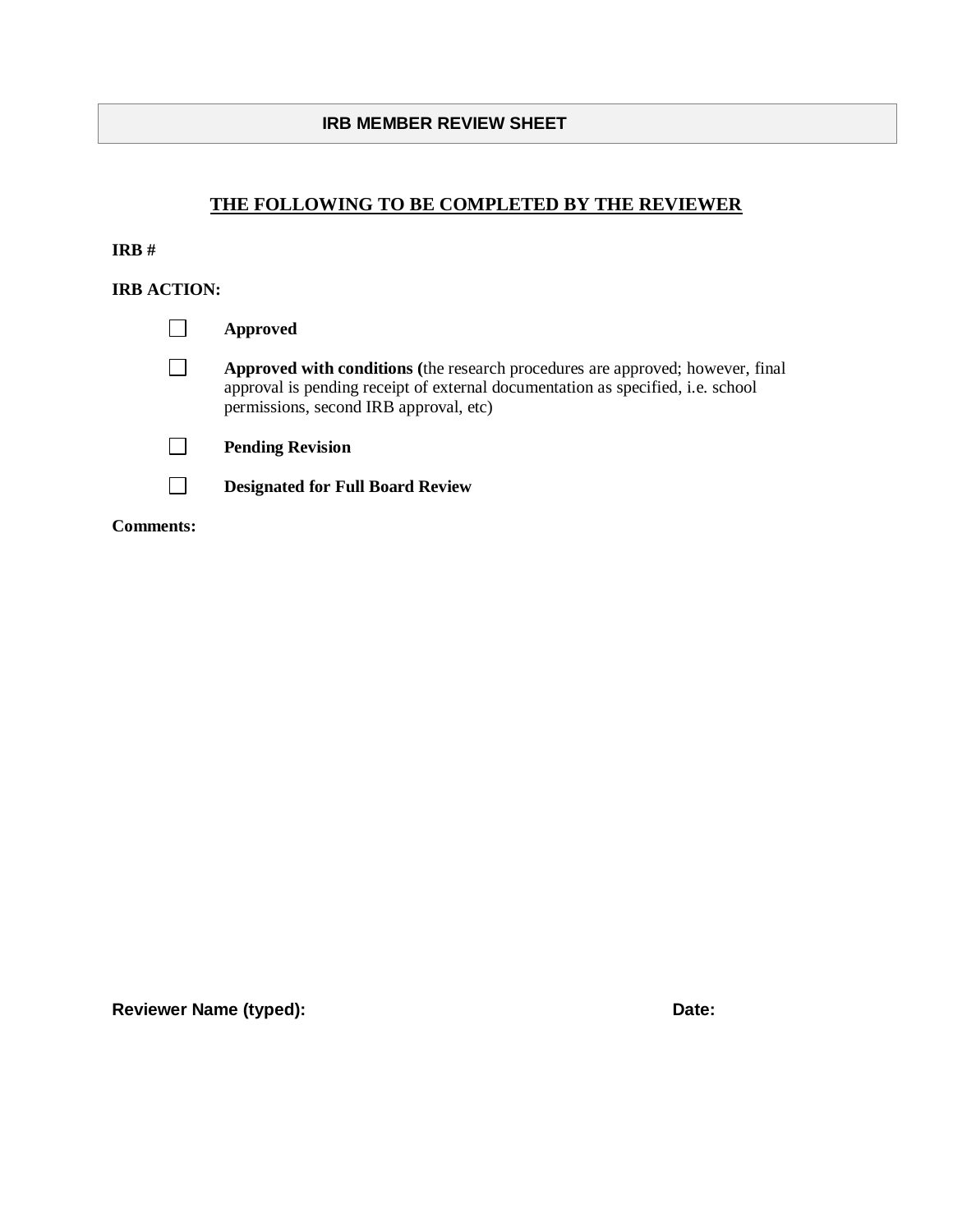# **IRB MEMBER REVIEW SHEET WAIVER/ALTERATION OF INFORMED CONSENT SUPPLEMENT**

IRB #: \_\_\_\_\_\_\_\_\_\_\_\_\_\_\_\_\_\_\_\_\_

**All of the criteria listed below must be met before any waiver or alteration of the consent process may be allowed. Please check those that have been met.** 

 $\Box$  The research involves no more than minimal risk to the subjects;

 $\Box$  The waiver or alteration will not adversely affect the rights and welfare of the subjects;

The research can not practicably be carried out without the waiver or alteration; and

Whenever appropriate, the subjects will be provided with additional pertinent information after participation.

## **COMMENTS**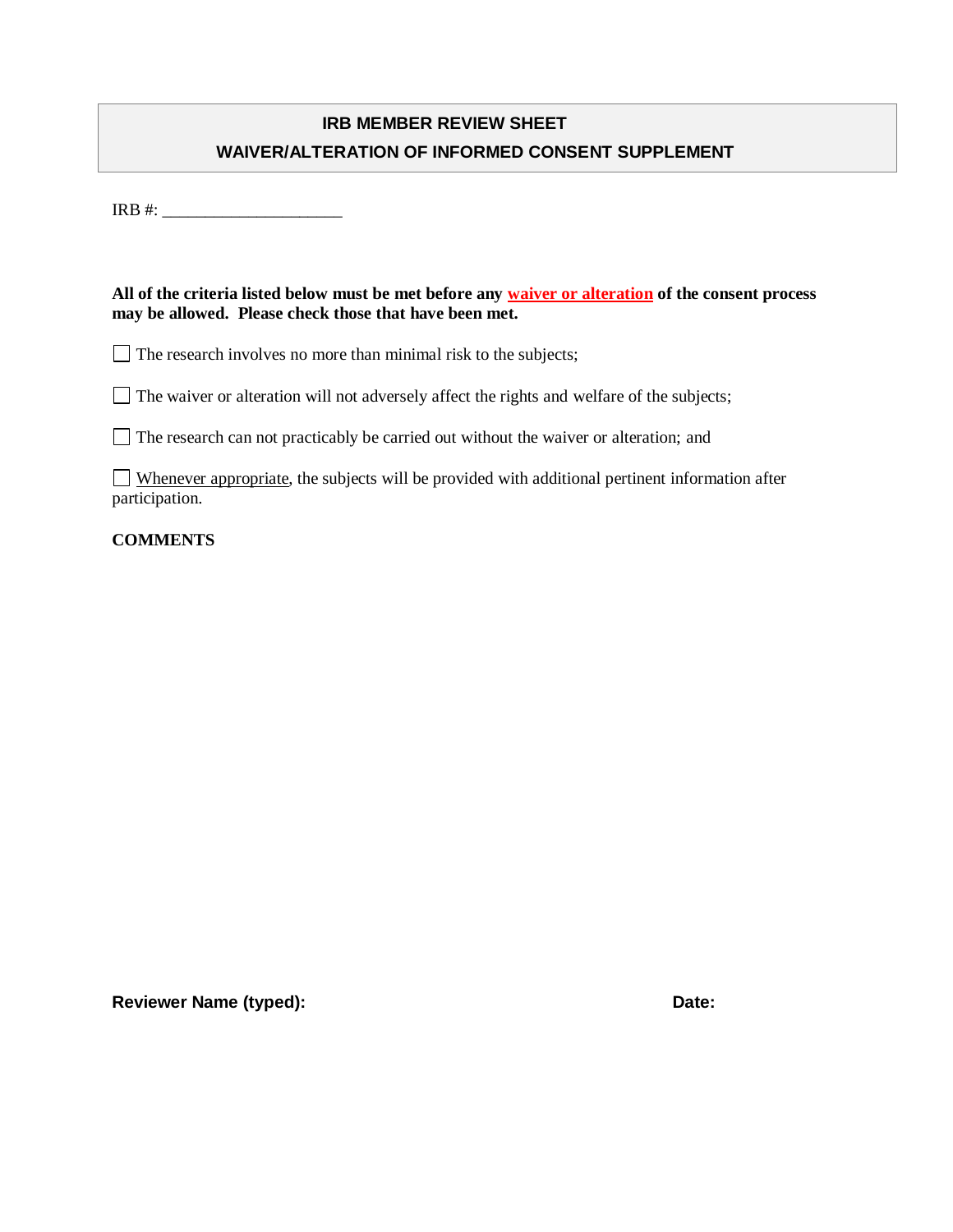# **RR 402-D IRB MEMBER REVIEW SHEET WAIVER OF DOCUMENTATION OF INFORMED CONSENT**

## **THE FOLLOWING TO BE COMPLETED BY THE REVIEWER**

#### **IRB #**

**This application requests a waiver of documentation of informed consent.** 

## **Either of the criteria listed below must be met before the IRB may waive the requirement for the investigator to obtain a signed consent form for some or all subjects:**

 $\Box$  The only record linking the subject and the research would be the consent document and the principal risk would be potential harm resulting from a breach of confidentiality. Each subject will be asked whether the subject wants documentation linking the subject with the research, and the subject's wishes will govern;

**Or**

The research presents no more than minimal risk of harm to subjects and involves no procedures for which written consent is normally required outside of the research context.

#### **IRB ACTION:**

| × | ۰ |  |
|---|---|--|
|   |   |  |
|   |   |  |

#### **Approved**

- $\Box$ **Approved with conditions (**the research procedures are approved; however, final approval is pending receipt of external documentation as specified, i.e. school permissions, second IRB approval, etc)
- П. **Pending Revision**
	- **Designated for Full Board Review**

## **COMMENTS:**

 $\Box$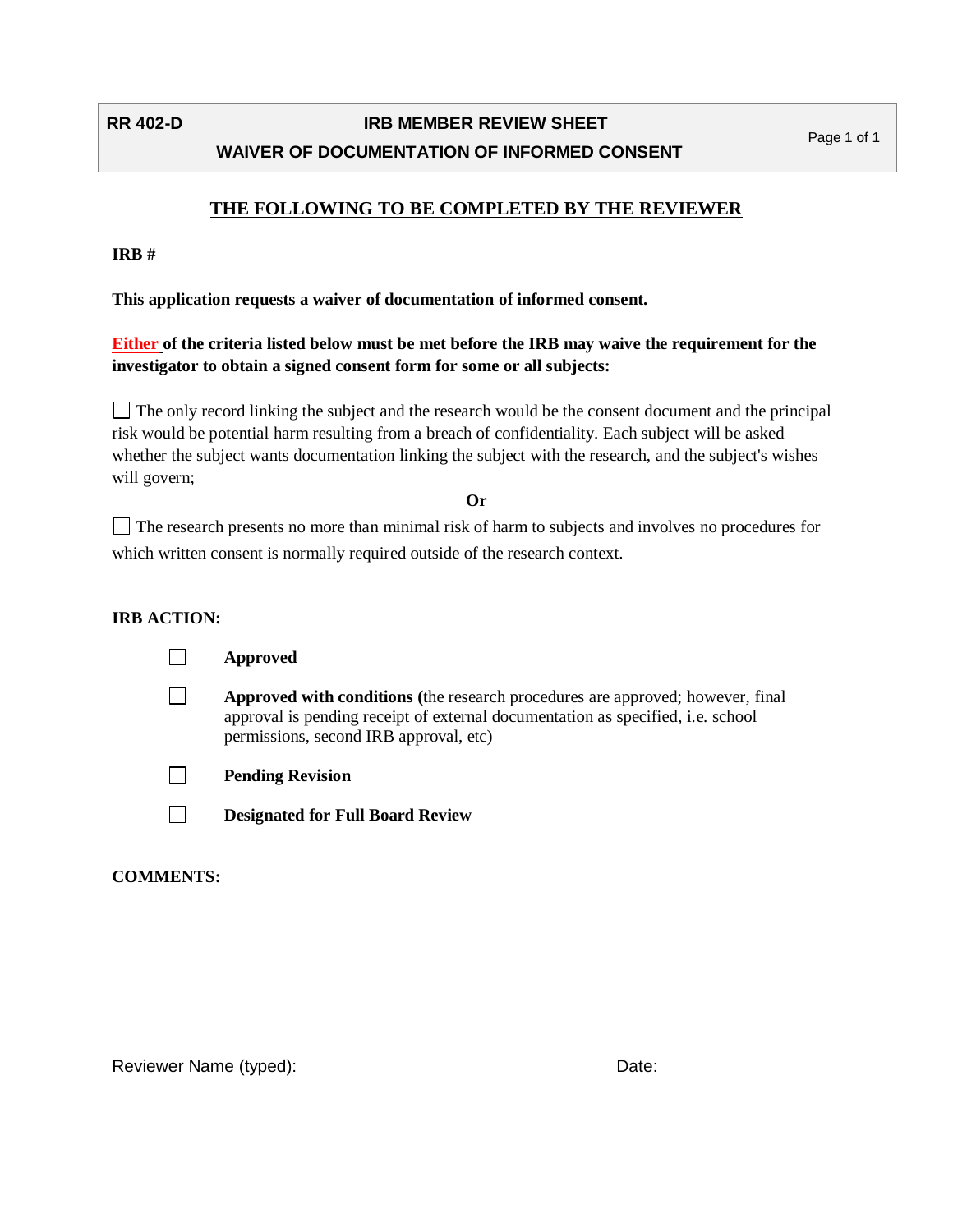# **RR 402-E IRB MEMBER REVIEW SHEET EXPEDITED REVIEW OF RESEARCH INVOLVING CHILDREN**

## **THE FOLLOWING TO BE COMPLETED BY THE REVIEWER**

#### **IRB Number:**

**For expedited review of minimal risk research involving children, the reviewer must indicate agreement/non-agreement with the following statements:** 

|                                                                                   | Agree | Disagree |  |
|-----------------------------------------------------------------------------------|-------|----------|--|
| The proposed research does not involve greater than minimal risk                  |       |          |  |
| Adequate provisions are included for parent/guardian permission                   |       |          |  |
| Adequate provisions are included for assent of the child, when appropriate $\Box$ |       |          |  |
|                                                                                   |       |          |  |

## **IRB ACTION:**

 $\Box$ 

## **Approved**

 $\Box$ **Approved with conditions (**the research procedures are approved; however, final approval is pending receipt of external documentation as specified, i.e. school permissions, second IRB approval, etc)

**Pending Revision** (revisions are required before the research can be approved)

## **COMMENTS:**

 $\Box$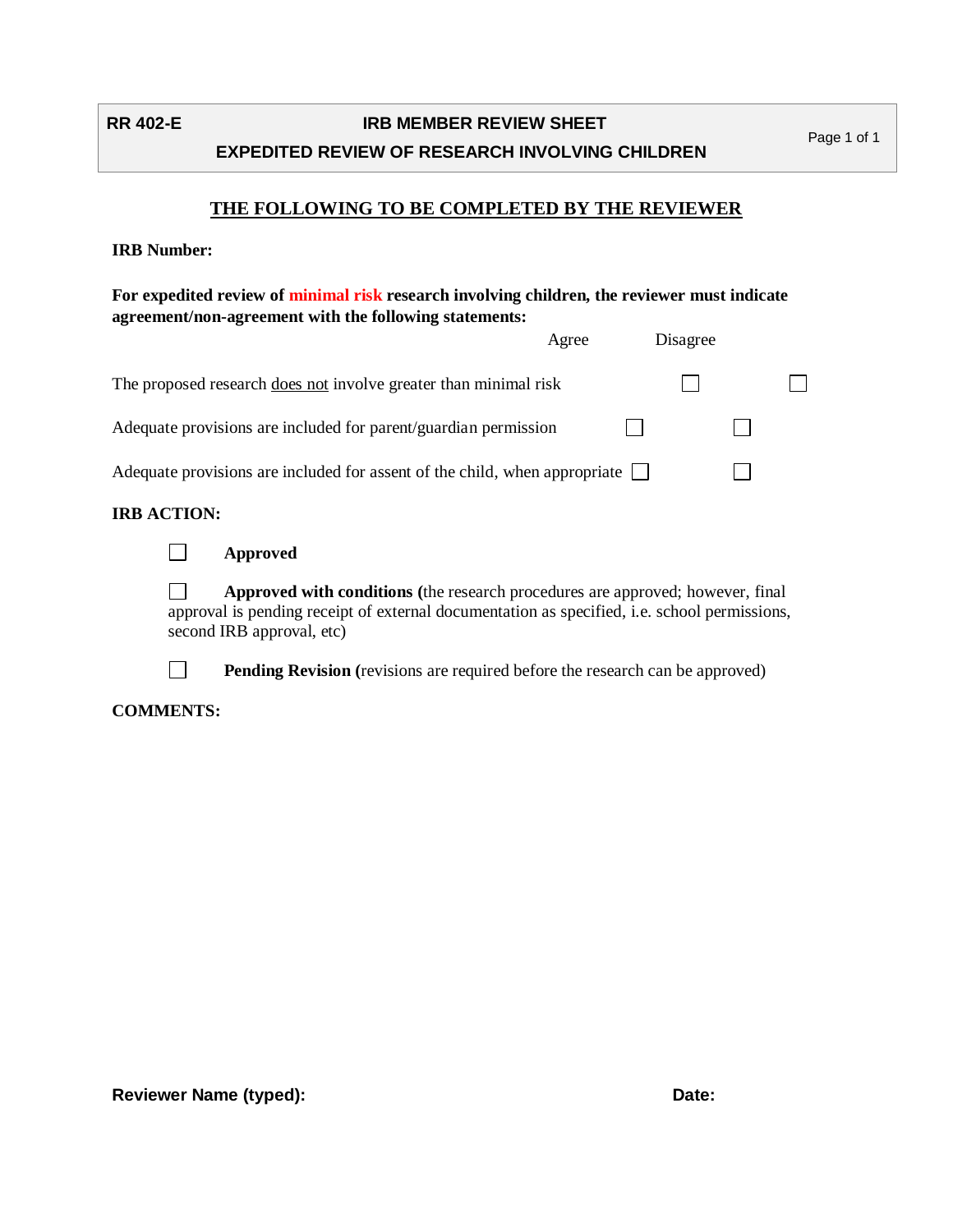# **RR 402-F IRB REVIEW SHEET REVIEW OF RESEARCH INVOLVING CHILDREN**

## **IRB #:**

| §46.404 Research not involving greater than minimal risk.                                                                                              |  | Agree | Disagree |  |
|--------------------------------------------------------------------------------------------------------------------------------------------------------|--|-------|----------|--|
| The proposed research does not involve greater than minimal risk                                                                                       |  |       |          |  |
| Adequate provisions are included for parent/guardian permission                                                                                        |  |       |          |  |
| Adequate provisions are included for assent of the child                                                                                               |  |       |          |  |
| §46.405 Research involving greater than minimal risk but presenting the prospect of direct<br>benefit to the individual subjects.<br>Disagree<br>Agree |  |       |          |  |
| The proposed research does involve greater than minimal risk                                                                                           |  |       |          |  |
| The risk is justified by the anticipated benefit to the subjects                                                                                       |  |       |          |  |
| The risk/benefit relationship is at least as favorable as that of<br>available alternatives                                                            |  |       |          |  |
| Adequate provisions are included for parent/guardian permission                                                                                        |  |       |          |  |
| Adequate provisions are included for assent of the child                                                                                               |  |       |          |  |

**§46.406 Research involving greater than minimal risk and no prospect of direct benefit to individual subjects, but likely to yield generalizable knowledge about the subject's disorder or condition.** Agree Disagree

| The proposed research does involve greater than minimal risk                                                                                                                                                                          |  |
|---------------------------------------------------------------------------------------------------------------------------------------------------------------------------------------------------------------------------------------|--|
| The risk represents a minor increase over minimal risk                                                                                                                                                                                |  |
| The intervention or procedure presents experiences to subjects that<br>are reasonably commensurate with those inherent in their actual or<br>expected medical, dental, psychological, social, or educational situations               |  |
| The intervention or procedure is likely to yield generalizable<br>knowledge about the subjects' disorder or condition which is of<br>vital importance for the understanding or amelioration of the<br>subjects' disorder or condition |  |
| Adequate provisions are included for parent/guardian permission                                                                                                                                                                       |  |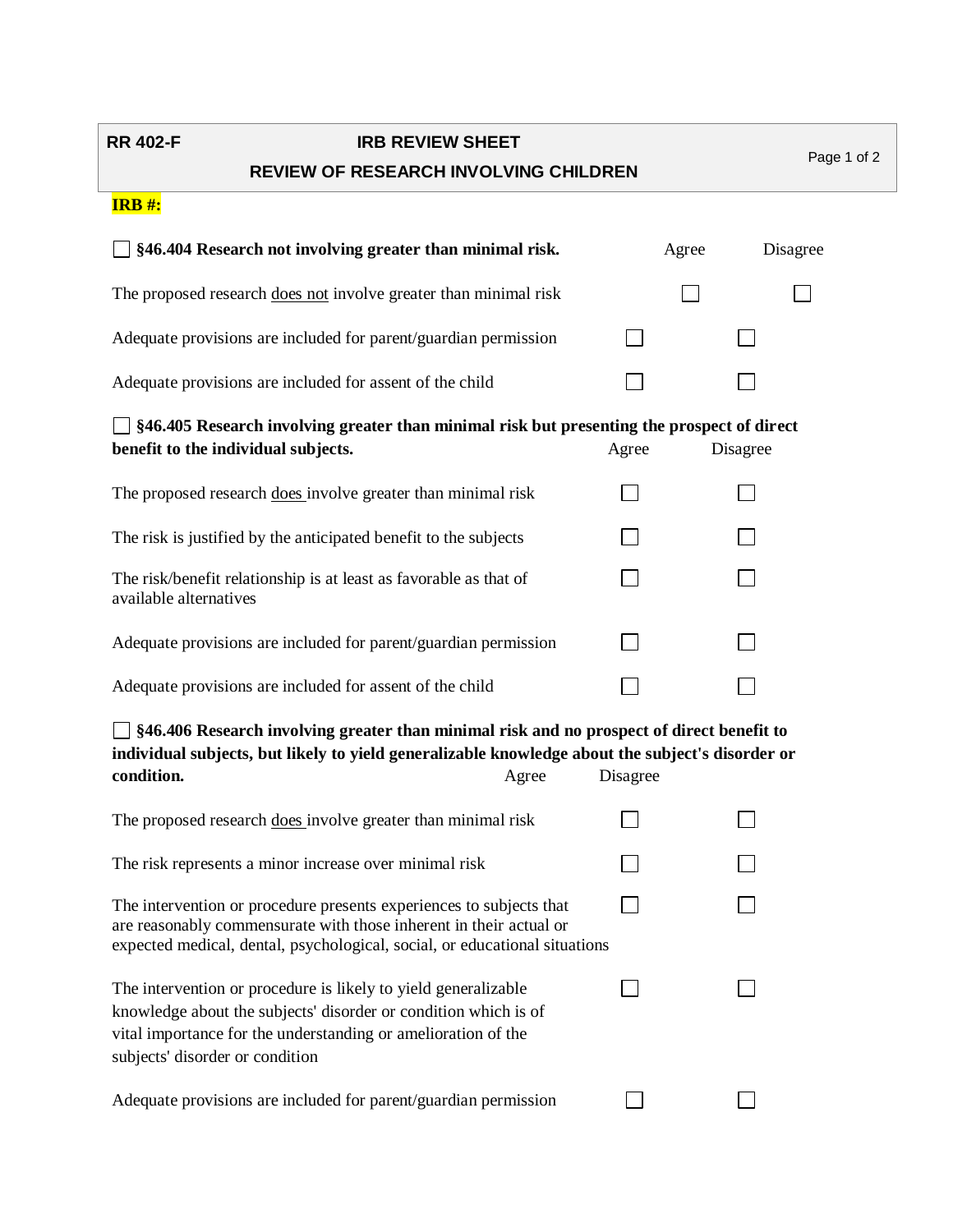Adequate provisions are included for assent of the child

 $\Box$  $\Box$ 

**§46.407 Research not otherwise approvable which presents an opportunity to understand, prevent, or alleviate a serious problem affecting the health or welfare of children.**

## **IRB ACTION:**

 $\Box$ **Provisionally Approved (**the research procedures are approved; however, final approval is pending receipt of external documentation as specified, i.e. school permissions, second IRB approval, etc)



 $\Box$ **Pending Revision**

**Comments:**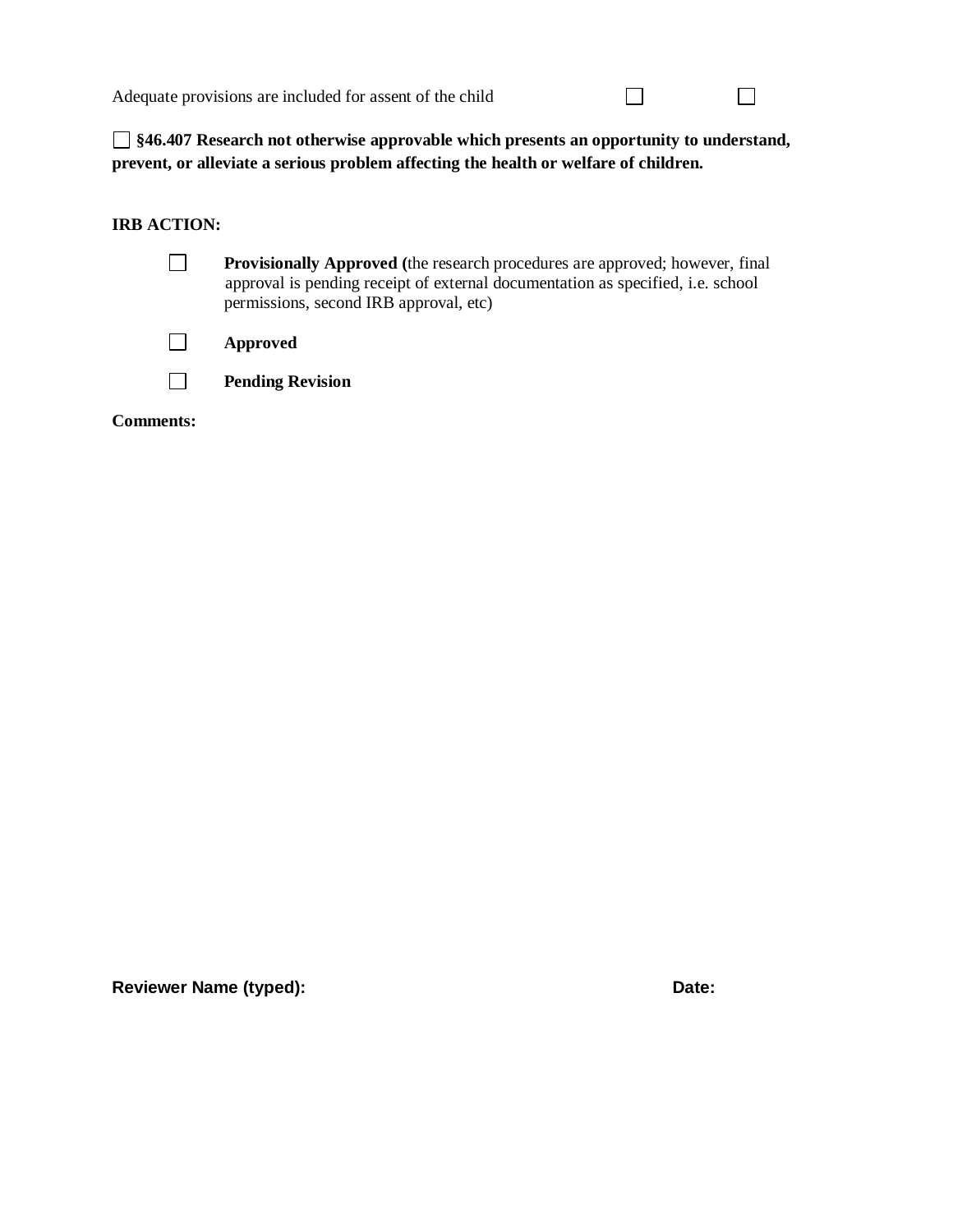# **IRB MEMBER REVIEW SHEET REVIEW OF RESEARCH INVOLVING PRISONERS**

## **IRB Application #:**

## **All of the requirements listed below must be met before this research can be approved. Please check those that have been met.**

The research under review represents <u>one</u> of the categories of research allowed under  $\frac{846.306}{a}(2)$  as follow;

Study of the possible causes, effects, and processes of incarceration, and of criminal behavior, provided that the study presents no more than minimal risk and no more than inconvenience to the subjects;

Study of prisons as institutional structures or of prisoners as incarcerated persons, provided that the study presents no more than minimal risk and no more than inconvenience to the subjects;

Research on conditions particularly affecting prisoners as a class (for example, vaccine trials and other research on hepatitis which is much more prevalent in prisons than elsewhere; and research on social and psychological problems such as alcoholism, drug addiction, and sexual assaults) provided that the study may proceed only after the Secretary has consulted with appropriate experts including experts in penology, medicine, and ethics, and published notice, in the FEDERAL REGISTER, of his intent to approve such research; or

Research on practices, both innovative and accepted, which have the intent and reasonable probability of improving the health or well-being of the subject. In cases in which those studies require the assignment of prisoners in a manner consistent with protocols approved by the IRB to control groups which may not benefit from the research, the study may proceed only after the Secretary has consulted with appropriate experts, including experts in penology, medicine, and ethics, and published notice, in the FEDERAL REGISTER, of the intent to approve such research.

Any possible advantages accruing to the prisoner through his or her participation in the research, when compared to the general living conditions, medical care, quality of food, amenities and opportunity for earnings in the prison, are not of such a magnitude that his or her ability to weigh the risks of the research against the value of such advantages in the limited choice environment of the prison is impaired;

The risks involved in the research are commensurate with risks that would be accepted by non-prisoner volunteers;

Procedures for the selection of subjects within the prison are fair to all prisoners and immune from arbitrary intervention by prison authorities or prisoners. Unless the principal investigator provides to the Board justification in writing for following some other procedures, control subjects must be selected randomly from the group of available prisoners who meet the characteristics needed for that particular research project;

The information is presented in language which is understandable to the subject population;

Adequate assurance exists that parole boards will not take into account a prisoner's participation in the